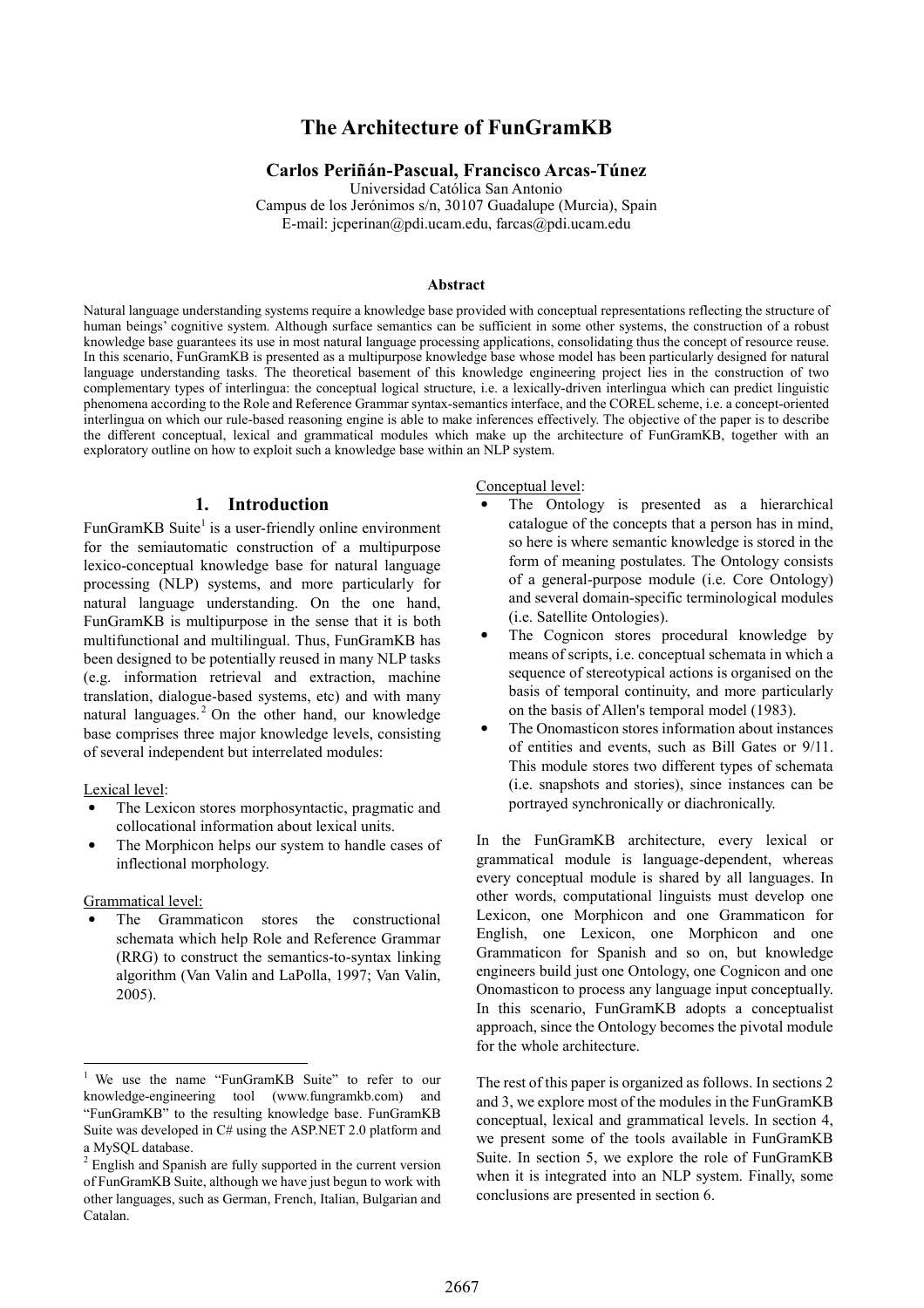# 2. The FunGramKB Conceptual Level

The model of "scheme" originated in cognitive psychology, and subsequently implemented in artificial intelligence, is fundamental to the representation of the world knowledge in FunGramKB. In our knowledge base, conceptual schemata are classified according to two parameters: prototypicality and temporality. On the one hand, conceptual representations can store prototypical knowledge (i.e. proto-structures) or can serve to describe instances of entities or events (i.e. bio-structures). For example, the description of the meaning of song involves the construction of the proto-structure of its corresponding concept; however, if we want to provide information about the song Heartbreak Hotel, then we should do it through a bio-structure. On the other hand, knowledge within conceptual schemata can be presented atemporally (i.e. microstructures) or in a temporal framework (i.e. macrostructures). For example, the biography of Elvis Presley requires a macrostructure; however, a microstructure is sufficient to describe the profession of singer. Therefore, and as shown in Table 1, the convergence of the values of these two parameters results in a typology of four different conceptual schemata which shape the FunGramKB conceptual level.

|                                                |   | <b>TEMPORALITY</b>                          |                                  |  |
|------------------------------------------------|---|---------------------------------------------|----------------------------------|--|
|                                                |   |                                             | ٠                                |  |
| P<br>R<br>O<br>T<br>O<br>T<br>Y<br>P<br>C<br>A | ٠ | Proto-microstructure<br>(Meaning postulate) | Proto-macrostructure<br>(Script) |  |
|                                                |   | Bio-microstructure<br>(Snapshot)            | Bio-macrostructure<br>(Story)    |  |

Table 1: Typology of conceptual schemata in FunGramKB.

Tulving (1985) stated that long-term memory components do not work in an isolated way but they interact with each other in order to facilitate information storage and retrieval. Therefore, a key factor for successful reasoning in an NLP system is that all these knowledge schemata must be represented through the same formal language, so that information sharing can take place effectively among all conceptual modules. In FunGramKB, this formal language is COREL (Conceptual Representation Language). To illustrate, (1a) presents the COREL-formatted meaning postulate of  $+PULL$  00, whose natural language equivalent is  $(1b)$ :<sup>3</sup>

- $(1a)$  +((e1: +MOVE 00  $(x1:$  +HUMAN 00  $+A$ NIMAL 00)Agent (x2: +CORPUSCULAR\_00)Theme (x3)Location  $(x4)$ Origin  $(x5)$ Goal  $(f1: +HAND 00)$  $+$ MOUTH\_00)Instrument (f2: (e2:  $+$ SEIZE\_00  $(x1)$ Theme  $(x2)$ Referent))Condition)(e3: +BE 00 (x1)Theme (x5)Referent))
- (1b) A person or animal moves something towards themselves with their hand or mouth, providing that they hold it firmly.

Since the FunGramKB conceptual modules use COREL as the "common language" for schemata representation, natural language understanding systems will only require one "common reasoner". Indeed, we are currently developing an automated cognizer with human-like defeasible reasoning powers which will be able to draw conclusions from information about facts of the real world and knowledge from the repository of FunGramKB meaning postulates, scripts, snapshots and stories. This reasoner is being implemented by using Drools 5.0 platform, which is provided with a forward-chaining inference rules engine whose "native" rule language is powerfully enough so as to preserve the semantic expressivity of COREL. Moreover, Drools supports reasoning over temporal relations between events within an interval-based framework, especially useful for the FunGramKB macrostructures (cf. section 2.2).<sup>4</sup>

# 2.1 The Core Ontology

The FunGramKB Core Ontology is deemed as an IS-A conceptual hierarchy which allows non-monotonic multiple inheritance. This ontology is both universal and linguistically-motivated.

Firstly, the Core Ontology takes the form of a universal concept taxonomy, where "universal" means that every concept we imagine has, or can have, an appropriate place in the ontology (Corcho, Fernández López and Gómez Pérez, 2001). A universal approach is adopted on the relation between language and conceptualization, where cross-lingual differences in syntactic constructions do not necessarily involve conceptual differences (cf. Jackendoff, 1990).

Secondly, the Core Ontology is linguistically motivated, but not language-dependent. In other words, the Ontology is involved with the semantics of lexical units, but the knowledge stored in the Ontology is not specific to any particular language. In this respect, it is commonly said that the model of the world portrayed in a particular ontology is generally biased by distinctions made in the knowledge engineers' languages (Hovy and Nirenburg,

-

 3 Periñán-Pascual and Arcas-Túnez (2004) described the formal grammar of well-formed predications in FunGramKB meaning

postulates.<br><sup>4</sup> In fact 1

In fact, Drools 5.0 implements all the temporal operators defined by Allen's theory (1983).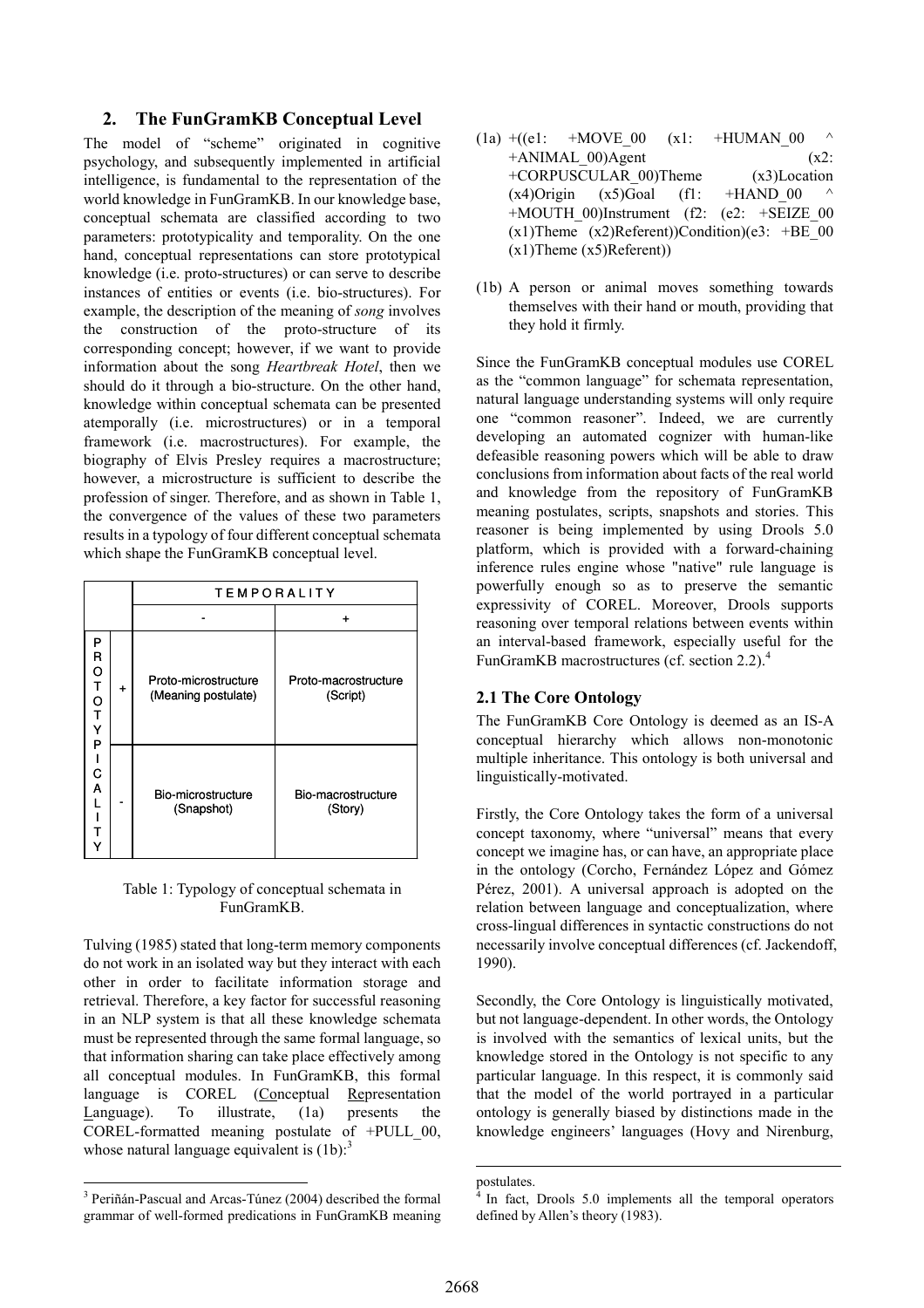1992). Consequently, an ontology could be closer to some language communities than to others, finally affecting the ontology design. However, this is not a real problem in FunGramKB, because the structuring of the Ontology is guided by a process of negotiation.

The FunGramKB Core Ontology distinguishes three different conceptual levels, each one of them with concepts of a different type:

- (i) Metaconcepts, e.g. #ABSTRACT, #COLLECTION, #EMOTION, #POSSESSION, #TEMPORAL etc, constitute the upper level in the taxonomy. The analysis of the upper level in the main linguistic ontologies—DOLCE (Gangemi et al., 2002), Generalized Upper Model (Bateman, Henschel and Rinaldi, 1995), Mikrokosmos (Mahesh and Nirenburg, 1995), SIMPLE (Lenci et al., 2000), SUMO (Niles and Pease, 2001)—led to a metaconceptual model whose design contributes to the integration and exchange of information with other ontologies, providing thus standardization and uniformity. The result amounts to forty-two metaconcepts distributed in three subontologies: #ENTITY, #EVENT and #QUALITY.
- (ii) Basic concepts, e.g.  $+$ BOOK 00,  $+$ DIRTY 00,  $+$ FORGET 00,  $+$ HAND 00,  $+$ MOVE 00 etc, are used in FunGramKB as defining units which enable the construction of meaning postulates for basic concepts and terminals, as well as taking part as selectional preferences in thematic frames. Instead of adopting a strong approach like that represented by the Natural Semantic Metalanguage (cf. Goddard and Wierzbicka, 2002), which identifies a reduced inventory of semantic primitives that are used to represent meaning, FunGramKB posits an inventory of basic concepts which can be used to define any word in any of the European languages that are claimed to be part of the Ontology. The starting point for the identification of our basic concepts was the defining vocabulary in Longman Dictionary of Contemporary English (Procter, 1978), though deep revision was required in order to perform the cognitive mapping into a single inventory of about 1,300 basic concepts.<sup>5</sup>
- (iii) Terminals, e.g. \$AUCTION\_00, \$VARNISH\_00, \$CADAVEROUS 00, \$SKYSCRAPER 00, \$METEORITE\_00\_etc, are those concepts which lack definitory potential to take part in the FunGramKB meaning postulates. The hierarchical structuring of the terminal level is very shallow.

l

### 2.2 The Cognicon

The FunGramKB script is structured into one or more predications within a linear temporal framework—more particularly, Allen's interval temporal model (1983). This model is based on a representation of time as a partially-ordered graph where nodes represent events and arcs are tagged with one or more relations of temporal ordering. In FunGramKB, every predication included in a script represents an event E which is treated as an interval consisting of a pair of time points (i, t), i.e. the start time-point (i) and the end time-point (t). For example, supposing that an event occurs in the interval  $E1(i_1, t_1)$ and another event occurs in the interval  $E_2(i_2, t_2)$ , the interval relation Before(E1, E2), i.e. the event described by the predication  $e_1$  occurs before the event described by the predication  $e_2$ , is subject to the constraint  $t_1 \le i_2$ . Moreover, Allen devised an interval-based constraint propagation algorithm which computes all temporal relations taking place when a new event is added to the graph. For instance, and following the previous example, if event E3 is added, and E3 occurs during E2, then the system automatically infers that E1 is before E3. Table 2 presents those interval relations from Allen's model which have been incorporated into the Cognicon.

|                  | Interval relations  | Constraints                                 |
|------------------|---------------------|---------------------------------------------|
| $\pm 1$ .        | Before(E1, E2)      | $(t_1 < i_2)$                               |
| 2.               | Meets(E1, E2)       | $(i_2 = t_1)$                               |
| 3.               | Overlaps $(E1, E2)$ | $(i_1 < i_2) \& (i_2 < t_1) \& (t_1 < t_2)$ |
| $\overline{4}$ . | Starts(E1, E2)      | $(i_1 = i_2) \& (t_1 < t_2)$                |
| 5.               | During $(E1, E2)$   | $(i_2 < i_1)$ & $(t_1 < t_2)$               |
| 6.               | Finishes $(E1, E2)$ | $(i_2 < i_1) \& (t_1 = t_2)$                |
| $\tau$           | Equals $(E1, E2)$   | $(i_1 = i_2) \& (t_1 = t_2)$                |

Table 2: Interval relations in the Cognicon.

To illustrate, (2) presents the first nine predications in the classical script @EATING\_AT\_RESTAURANTS, whose resulting graph is represented in Figure 1.

(2)  $*(e1: +ENTER\ 00 \ (x1: +CUSTOMER\ 00)Agent$  $(x1)$ Theme  $(x2)$ Location  $(x3)$ Origin  $(x4)$ :  $+$ RESTAURANT 00)Goal (f1: (e2:  $+$ BE 01  $(x1)$ Theme  $(x5: +HUNGRY_00)$ Attribute))Reason)

 $*(e3:$  \$ACCOMPANY 00  $(x6:$ +WAITER\_00)Agent (x6)Theme (x7)Location  $(x8)$ Origin  $(x9: +TABLE_00)Goal$ 

\*(e4:  $+$ SIT\_00 (x1)Theme (x9)Location)

\*(e5: +TAKE\_01 (x6)Agent (x10: \$MENU\_00 | \$WINE\_LIST\_00)Theme (x11)Location  $(x12)$ Origin  $(x9)$ Goal)

\*(e6: +REQUEST\_01 (x1)Theme (x13: +FOOD\_00 | +BEVERAGE\_00)Referent (x6)Goal)

 $+(e7: +SAY~00 (x6)$ Theme (x14: (e8:  $+COOK~00$ 

 $<sup>5</sup>$  This basic level has been tested for validation with the defining</sup> vocabulary in the dictionaries of other languages, e.g. Diccionario para la Enseñanza de la Lengua Española (VOX-Universidad de Alcalá de Henares, 1995).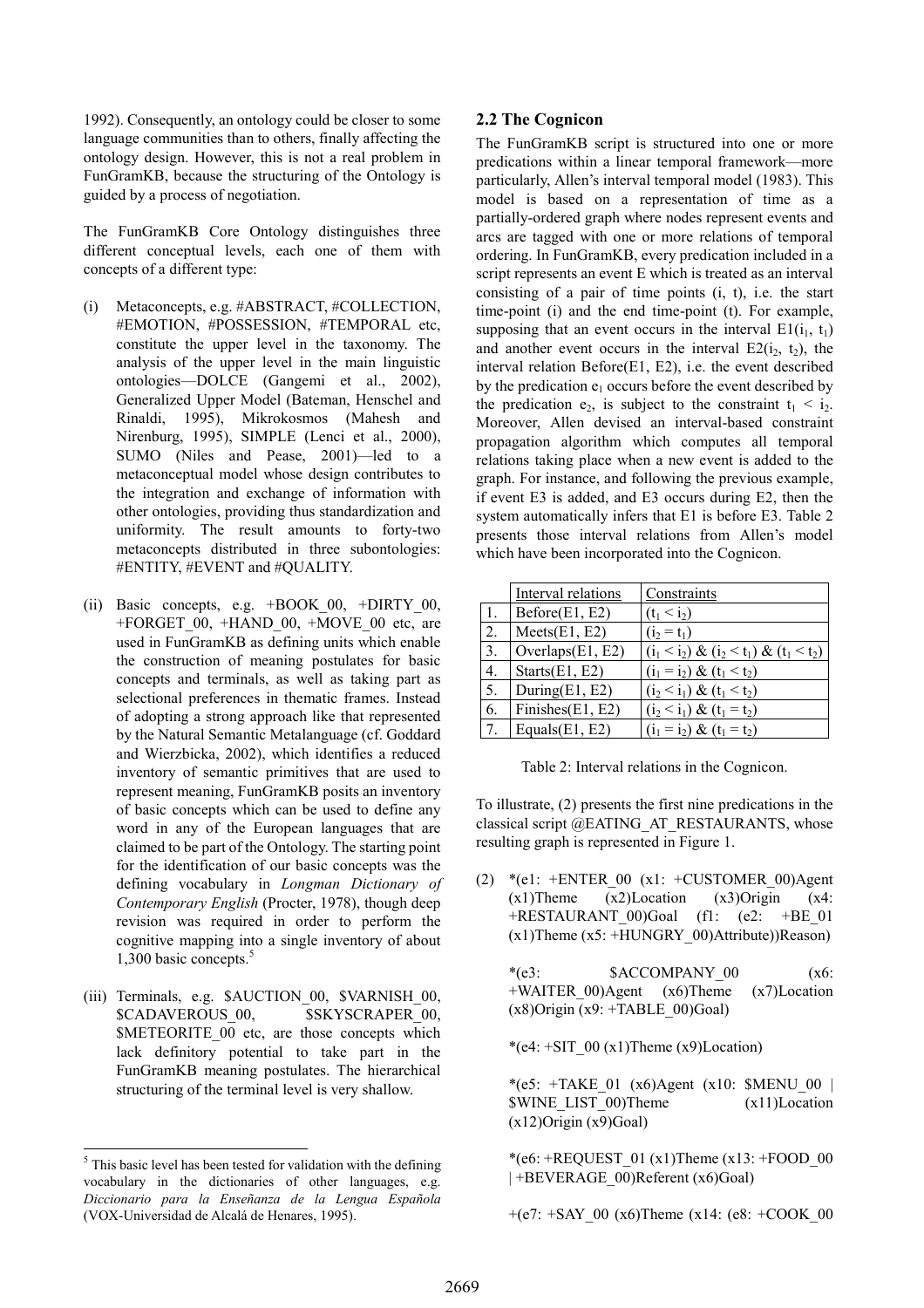$$
(x15: $COOK_D_00) \text{There} \qquad (x16: +FOOD_00) \text{Referent} \qquad (x15)
$$

\*(e9:  $+TAKE$  01 (x6)Agent (x17: +BEVERAGE\_00)Theme (x18)Location (x19: \$BAR\_00)Origin (x9)Goal)



Figure 1: Temporal-knowledge representation in the FunGramKB scripts.

In the FunGramKB scripts, the nodes in the propositional networks can represent either predications or script activators, where the latter include a script identifier and a list of participant-based mappings from the host script to the guest script, as shown in (3).

(3) \*(e22:  $@$ PAY\_CASH\_00 (x1: x2, x2: f1))

For instance, within the scenario described by @GOING\_SHOPPING\_00, we can call another script describing the method of payment, which turns out to be also included in the scripts @GOING\_TO\_ RESTAURANTS 00, @GOING TO CINEMAS 00, etc. In this case, @GOING\_SHOPPING\_00, @GOING\_ TO\_RESTAURANTS\_00, @GOING\_TO\_CINEMAS\_ 00 etc become the host scripts for @PAY\_CASH\_00, whose role is that of a guest script.

Concerning the full integration of host and guest scripts, and following example (3), participants x1 and x2 in the host script are mapped into x2 and f1 in the guest script respectively. Thus, the FunGramKB script activators explicitly state those participants whose referents in the real world typically coincide.<sup>6</sup> Furthermore, it is possible to call more than one script within the same activator, provided that the disjunctive logical operator is used, as can be seen in (4).

(4) \*(e22: @PAY\_CASH\_00 (x1: x2, x2: f1) ^ @PAY\_CARD\_00 (x1: x1, x2: x2))

In contrast with the semantic knowledge repository of the

Ontology, the possibility of calling a whole script within another script gives us the chance to introduce culturally-biased knowledge in the Cognicon, since every script is assigned a geographical feature determining the continent, country, etc where that knowledge is typically true.<sup>7</sup> Unlike Schank and Abelson's expectation-based model (1977), which deeply influenced the theoretical foundation of the Cognicon, FunGramKB is ready to manage "cultural distinctiveness", which is commonly found in procedural knowledge, e.g. social protocols.

### 2.3 The Onomasticon

The Onomasticon stores information about named entities and events, i.e. instances of concepts, in the form of bio-structures. To illustrate, we present some of the predications in the snapshot (5a) and the story (6a) assigned to %TAH\_MAHAL\_00, whose natural language equivalents are presented in (5b) and (6b) respectively:

- $(5a) + (e1: +BE_02(x1: %TAHMAHAL_00)$ Theme (x2: %INDIA\_00)Location) \*(e2: +BE\_01 (x1)Theme (x3: +WHITE\_00 & \$MARBLE\_00)Attribute) \*(e3:  $+COMPRISE$  00 (x1)Theme (x4: 1) \$DOME\_00 & 4 +TOWER\_00)Referent)
- $(6a) + (e1)$ : past +BUILD 00 (x1)Theme (x2: %TAH\_MAHAL\_00)Referent (f1: 1633)Time)  $+(e2:$  past  $+BE_00$   $(x2)$ Theme  $(x3:$ %WORLD\_HERITAGE\_SITE)Referent (f2: 1983)Time)
- (5b) The Tah Mahal is located in India. Its main material is white marble. The Tah Mahal has a main dome and four towers.
- (6b) The Tah Mahal was built in 1633. The Tah Mahal became a UNESCO World Heritage site in 1983.

Unlike other FunGramKB modules, the population of the Onomasticon is taking place semi-automatically, by exploiting the DBpedia knowledge base (Bizer et al., 2009). The DBpedia project  $8$  is intended to extract structured information from Wikipedia, turn this information into a rich knowledge base, which currently describes more than 2.6 million entities, and make this knowledge base accessible on the Web. The population process of the Onomasticon is being performed as follows:

(i) We are manually creating template-based rules which can map the knowledge stored in the DBpedia ontology<sup>9</sup> into COREL-formatted schemata.

 6 Although FunGramKB scripts are clearly interconnected through activators, these macrostructures are not hierarchically organized as in Schank's dynamic memory (1982).

 7 The "default" value of this feature states that a given script is universally applicable.

<sup>8</sup> http://dbpedia.org

<sup>&</sup>lt;sup>9</sup> The DBpedia ontology, which was manually created from the most commonly-used Wikipedia infoboxes, takes the form of a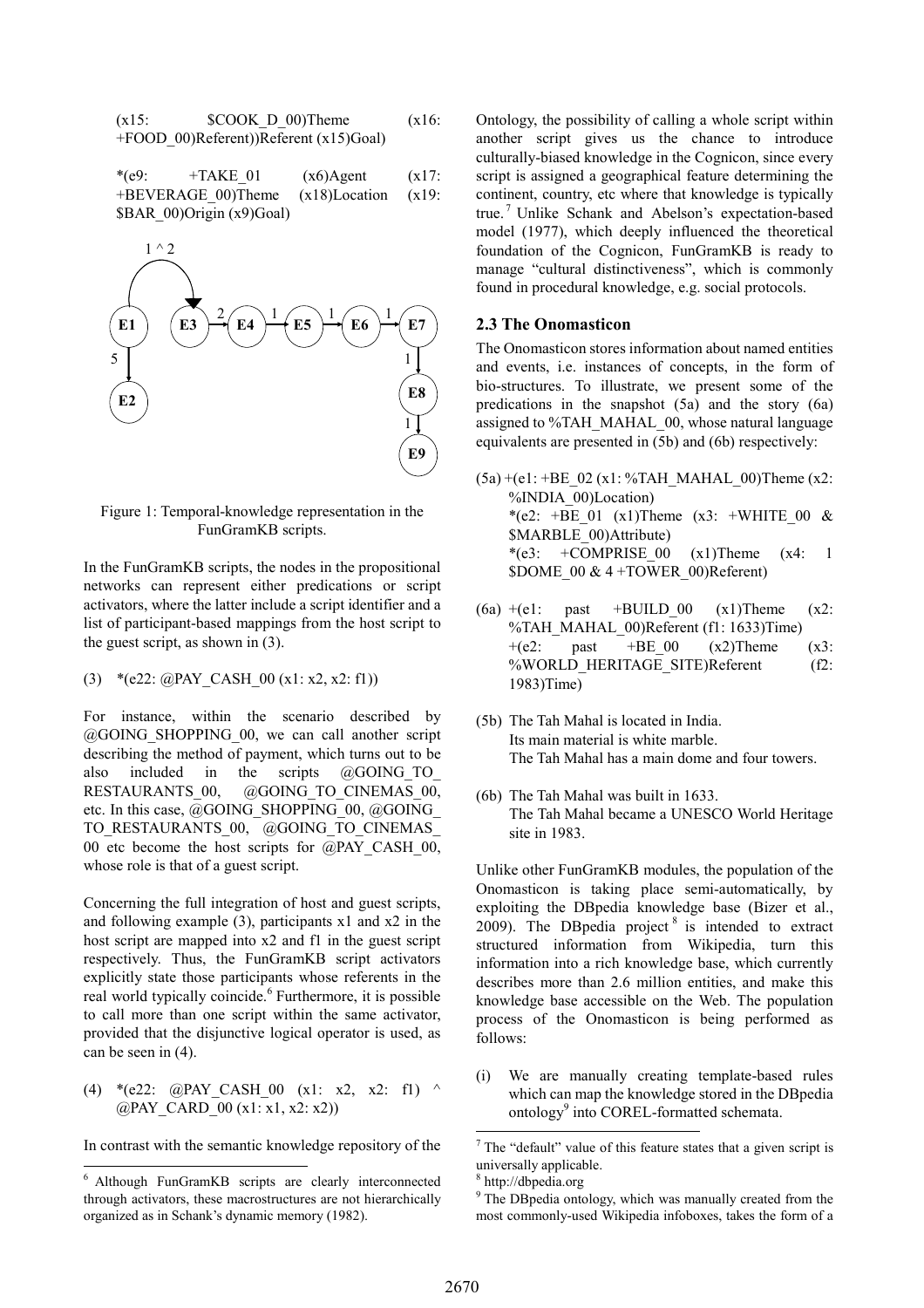- (ii) These rules are deployed to FunGramKB Suite, where the mapping occurs automatically.
- (iii) Since DBpedia automatically evolves as Wikipedia changes, the Onomasticon will be periodically updated via web service.

#### 3. The FunGramKB Lexical and Grammatical Levels

The FunGramKB lexical model is basically derived from OLIF <sup>10</sup> (McCormick, 2002; McCormick, Lieske and Culum, 2004) and enhanced with EAGLES/ISLE recommendations<sup>11</sup> (Calzolari, Lenci and Zampolli, 2001a, 2001b, 2003; Monachini et al., 2003) with the purpose of designing robust computational lexica. The FunGramKB lexical entries, which can be saved as XML-formatted feature-value data structures, allow the following types of information:<sup>12</sup>

- Basic: headword, index, and language.
- Morphosyntax: graphical variant, abbreviation, phrase constituents, category, number, gender, countability, degree, adjectival position, verb paradigm and constraints, and pronominalization.
- Core Grammar: Aktionsart, lexical template and construction.
- Miscellaneous: dialect, style, domain, example and translation.

Unlike many other NLP lexical databases, the FunGramKB lexical and grammatical levels are grounded in sound linguistic theories, allowing the system to capture syntactic-semantic generalizations which are able to provide both explanations and predictions of language phenomena. Evidently, it is really much easier to build NLP systems when linguistic theories are neglected, but NLP applications which can work perfectly with no foundation in any linguistic theory are deceptively intelligent (Halvorsen, 1988), since they don't allow natural language understanding. In this respect, the linguistic foundation of FunGramKB is inspired on RRG and the Lexical Constructional Model (LCM).

On the one hand, RRG is one of the most relevant functional models on the linguistic scene today. This grammatical model adopts a communication-and-cognition view of language, i.e.

-

<sup>11</sup> ISLE (International Standards for Language Engineering), which is an extension of EAGLES work, supports R&D on human-language technology issues.

<sup>12</sup> Mairal Usón and Periñán-Pascual (2009) presented the anatomy of the FunGramKB Lexicon by describing the different types of features which form part of a predicate's lexical entry.

morphosyntactic structures and grammatical rules should be explained in relation to their semantic and communicative functions. In RRG, the semantic and the syntactic components are directly mapped in terms of a linking algorithm, which includes a set of rules that account for the syntax-semantics interface. As a result, RRG allows an input text to be represented in terms of a logical structure. For example, the logical structure of the lexical unit ask for is (7).

(7)  $\lceil \text{do'}(x, \lceil \text{say'}(x, y) \rceil) \rceil$  PURP  $\lceil \text{do'}(y, 0) \rceil$  CAUSE [BECOME have'  $(x, z)$ ]

In FunGramKB, the RRG logical structure has been enhanced by a new formalism called "conceptual logical structure" (Periñán-Pascual and Mairal Usón, 2009), so a logical structure such as (7) is now replaced by the representation (8).

(8)  $[do (x_{Theme}, [+REQUEST_01 (x_{Theme}, y_{Goal})])] PURP$ [do (y<sub>Goal</sub>, 0)] CAUSE [BECOME +REQUEST 01  $(x<sub>Theme</sub>, z<sub>Referent</sub>)$ 

The main benefits of CLSs can be summarized as follows:

- (i) CLSs are real language-independent representations, since they are made of concepts and not words. One of the consequences of this interlingual approach is that redundancy is minimized while informativeness is maximized.
- (ii) The inferential power of the reasoning engine is more robust if predictions are based on cognitive expectations. In order to perform some reasoning with the input, the CLS should be transduced into a COREL representation, so that it can be enriched by the knowledge in meaning postulates, scripts, snapshots and stories.

Therefore, CLSs serve to build a bridge between the FunGramKB conceptual level and the particular idiosyncrasies coded in a given linguistic expression. For instance, the sentence Betty asked Bill for an apple has the CLS (9), which can be mapped into the COREL representation (10).

- (9)  $\leq_{\text{IF}}$  DECL  $\leq_{\text{INS}}$  PAST  $\leq$  [do (%BETTY 00<sub>Theme</sub>,  $[+REQUEST\ 01$  (%BETTY 00<sub>Theme</sub>, %BILL  $00_{Goal}$ ])] PURP [do (%BILL  $00_{Goal}$ , 0)] CAUSE [BECOME +REQUEST\_01  $(*BETTY_00<sub>Thene</sub>, +APPLE_00<sub>Referent</sub>)]>>$
- $(10) + (e1: \text{past} + \text{REQUEST 01} \text{ (x1:}$ %BETTY\_00)Theme (x2: +APPLE\_00)Referent  $(x3: %BILL 00)Goal)$

In this CLS-COREL mapping process, the grammatical operators, the FunGramKB concepts and their thematic roles are the only CLS elements taken into account.

shallow IS-A hierarchy of 170 classes, containing 720 properties.

<sup>10</sup> OLIF (Open Lexicon Interchange Format) is an XML-compliant standard for lexical/terminological data encoding.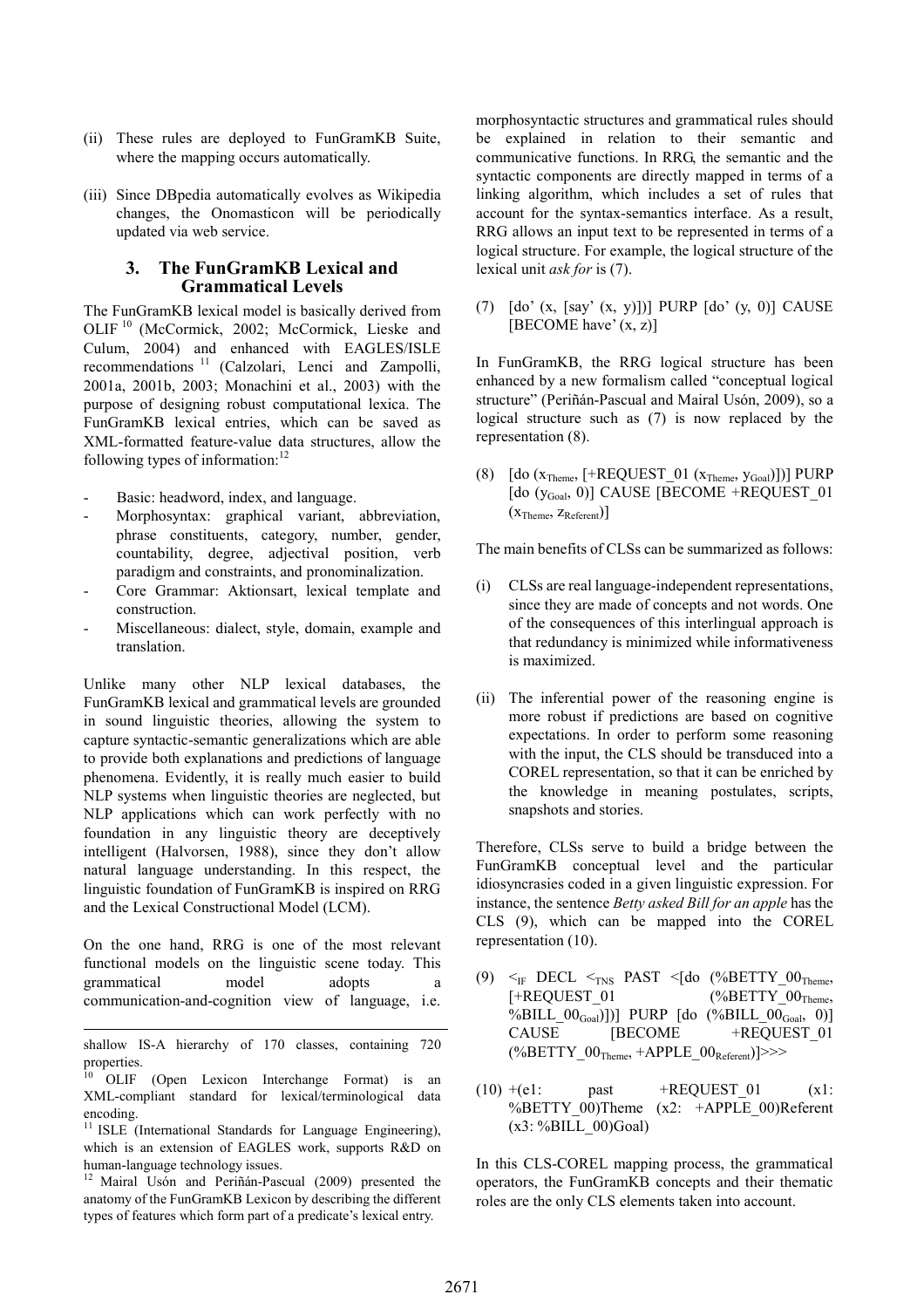On the other hand, the LCM (Ruiz de Mendoza and Mairal, 2008; Mairal and Ruiz de Mendoza, 2009), which is grounded in the RRG framework, goes beyond the core grammar. The LCM incorporates meaning dimensions that have a long tradition in pragmatics and discourse analysis. Thus, the LCM recognizes the following four levels of constructional meaning:

- (i) Level 1, or argumental layer, accounts for the core grammatical properties of lexical items.
- (ii) Level 2, or implicational layer, is concerned with the inferred meaning related to low-level situational cognitive models (or specific scenarios), which give rise to meaning implications of the kind that has been traditionally handled as part of pragmatics through implicature theory.
- (iii) Level 3, or *illocutionary layer*, deals with traditional illocutionary force, which is considered a matter of high-level situational models (or generic scenarios).
- (iv) Level 4, or discourse layer, addresses the discourse aspects, with particular emphasis on cohesion and coherence phenomena.

In the Grammaticon, each one of these constructional levels is computationally implemented into a Constructicon. Thus, the CLS (9) is automatically generated by means of the Core Grammar of the verb together with the grammatical information in the L1-Constructicon. Furthermore, CLSs can be incrementally expanded by each type of Constructicon. For instance, an L3-CLS is that logical structure which has been enriched by the implicational and illocutionary levels of constructional meaning.

Currently most NLP lexical databases—e.g. SIMPLE (Lenci et al., 2000) or EuroWordNet (Vossen, 1998), among many others—adopt a relational approach to represent lexical meanings, since it is easier to state associations among lexical units in the way of meaning relations than describing the conceptual content of lexical units formally. However, although large-scale development of deep-semantic resources requires a lot of time, effort and expertise, not only is the expressive power of conceptual meanings much more robust, but the management of their knowledge also becomes more efficient (cf. Periñán-Pascual and Arcas-Túnez, 2007).

#### 4. Tools in FunGramKB Suite

FunGramKB Suite is provided with a set of user-friendly tools to browse, check and edit the knowledge base. To illustrate, some of these tools are briefly described:

(i) Conceptual, lexical and grammatical modules can be browsed via a GUI, displaying specific feature-value information about their elements.

- (ii) When building conceptual knowledge in the form of meaning postulates, scripts, snapshots or stories, a syntactic-semantic validator is triggered, so that consistent well-formed constructs can be stored.
- (iii) In order to help knowledge engineers to determine the granularity of meaning postulates, a checklist suggests the semantic components which could become relevant on the basis of the conceptual dimension to which the concept belongs.

# 5. Integrating FunGramKB into an NLP System

One of the first attempts to integrate FunGramKB into an NLP system is aimed at improving the performance of UniArab, an Arabic-to-English machine translator (Nolan and Salem, 2009; Salem, Hensman and Nolan, 2008a, 2008b; Salem and Nolan, 2009a, 2009b). The advantage of UniArab lies in the deployment of an interlingua architecture which uses a robust functional linguistic model founded on RRG in the machine translation kernel. On the one hand, UniArab is built upon an interlingua machine translation architecture, which is more flexible and scalable for multilingual generation. On the other hand, one of the primary strengths of UniArab is the accurate representation of the RRG logical structure of an Arabic sentence. To illustrate, the logical structure (11) is built from the Arabic sentence (12), whose translation into English is sentence (13).

- (11) <TNS:PAST[do'(Khalid,[read'(Khalid,( book)])]>
- قرأ خالد الكتاب (12)
- (13) Khalid read the book.

Currently, UniArab covers a representative broad selection of words and can translate simple sentences including intransitive, transitive and ditransitive clauses, as well as copular-like nominative clauses. Concerning the evaluation of UniArab, this system clearly outperforms existing machine translators in the processing of simple sentences, suggesting that RRG is a promising candidate for interlingua-based machine translation. In fact, Salem and Nolan (2009b) demonstrated that UniArab provides more accurate and grammatically-correct translations than statistical machine translators such as Google (2009) and Microsoft (2009).

However, the model of UniArab devised by Brian Nolan and his research team fails to provide an adequate treatment of the semantics of lexical units. For instance, UniArab avoids the problem of word sense disambiguation by adopting a naive one-word-one-sense approach to lexical polysemy. To overcome this problem, among many others, the UniArab lexical database is replaced by FunGramKB, where lexical entries are more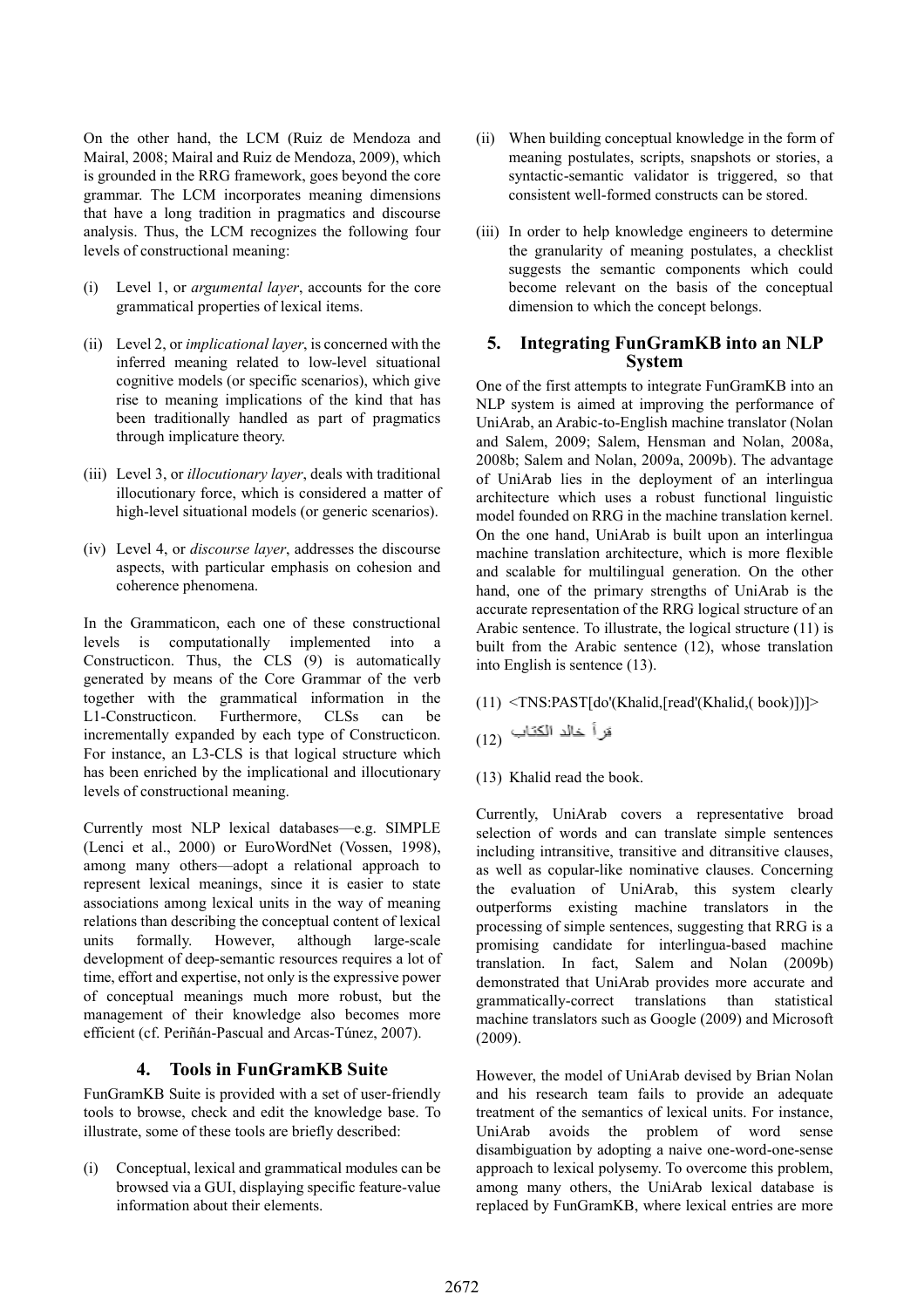informative and meaning capabilities are deeper. Thus, at the end of the syntax-semantics processing, the enhanced version of UniArab generates a syntactic representation of the input where lemmas have been replaced by conceptual tags. In the case of sentence (12), the output would be the parenthetical representation (14), whose concepts are also provided with lexico-conceptual information represented as feature-value matrices.

(14)  $S(NP(n(\%KHALID_00)))$ ,  $VP(v(\#READ_00))$  $NP(det(the), n(+BOOK 00))))$ 

The RRG logical structure (11) is then developed out of the phrasal structure (14), but now taking the form of the CLS (15).

(15)  $\leq$ <sub>IF</sub> DECL  $\leq$ <sub>TNS</sub> PAST  $\leq$  do (\$KHALID\_00<sub>Theme</sub>,  $[+READ_00$  (\$KHALID  $00<sub>Theme</sub>$ ,  $+$ BOOK\_00<sub>Referent</sub>)] & INGR +READ\_00  $(+$ BOOK  $00<sub>Referent</sub>)$ >>>

The shift from the standard RRG model of logical structure to the CLS approach opens a new avenue for UniArab to cope with complex multilingual input.

#### 6. Conclusions

This paper addresses the three levels of knowledge which shape FunGramKB, a multipurpose knowledge base for NLP systems. We highlight two main contributions of our project in comparison with other similar knowledge bases. On the one hand, the FunGramKB conceptual level enables the full integration of semantic, procedural and episodic knowledge by sharing both the knowledge representation language and the reasoning engine. As a result, expectations on the occurrence of typical events in a given situation are based on COREL schemata, a concept-oriented interlingua whose inferential power is greater than the traditional approach to lexical semantics. On the other hand, the FunGramKB lexico-grammatical levels are grounded in a solid linguistic theory in order to capture syntactic-semantic generalizations which can manage and interpret data. In this respect, both the RRG and the LCM frameworks inspired the construction of the CLS, a lexically-driven interlingua through which the system is able to predict a wide range of linguistic phenomena (e.g. passivization) in the language generation process. Whereas the CLS serves as the pivot language between the input text and the COREL representation, the latter serves as the pivot language between the CLS and the automated reasoner. Consequently, the primary goal of our project is the development of an NLP knowledge base sufficiently robust to help language engineers to design intelligent natural language understanding systems.

# 7. Acknowledgements

Financial support for this research has been provided by the DGI, Spanish Ministry of Education and Science, grant FFI2008-05035-C02-01/FILO. The research has been co-financed through FEDER funds.

#### 8. References

- Allen, J. (1983). Maintaining knowledge about temporal intervals. Communications of the ACM, 26(11), pp. 832--843.
- Bateman, JA., Henschel, R., Rinaldi, F. (1995). The Generalized Upper Model 2.0. Technical report. IPSI/GMD, Darmstadt.
- Bizer, C., Lehmann, J., Kobilarov, G., Auer, S., Becker, C., Cyganiak, R., Hellmann, S. (2009). DBpedia: a crystallization point for the Web of Data. Journal of Web Semantics: Science, Services and Agents on the World Wide Web, 7, pp. 154--165.
- Calzolari, N., Bertagna, F., Lenci, A., Monachini, M. (Eds.) (2003). Standards and Best Practice for Multilingual Computational Lexicons and MILE. Deliverable D2.2-D3.2. ISLE Computational Lexicon Working Group.
- Calzolari, N., Lenci, A., Zampolli, A. (2001a). The EAGLES/ISLE computational lexicon working group for multilingual computational lexicons. In Proceedings of the First International Workshop on Multimedia Annotation. Tokyo.
- Calzolari, N., Lenci, A., Zampolli, A. (2001b). International standards for multilingual resource sharing: the ISLE Computational Lexicon Working Group. In Proceedings of the ACL 2001 Workshop on Human Language Technology and Knowledge Management. Morristown, NJ: Association for Computational Linguistics, pp. 71--78.
- Corcho, O., Fernández López, M., Gómez Pérez, A. (2001). Technical Roadmap v.1.0. IST-OntoWeb Project, Universidad Politécnica de Madrid.
- Gangemi, A., Guarino, N., Masolo, C., Oltramari, A., Schneider, L. (2002). Sweetening ontologies with DOLCE. In Proceedings of the 13th International Conference on Knowledge Engineering and Knowledge Management. Ontologies and the Semantic Web. London: Springer, pp. 166--181.
- Goddard, C., Wierzbicka, A. (Eds.) (2002). Meaning and Universal Grammar. Amsterdam: John Benjamins.
- Google (2009). Google Translator. http://translate.google.com.
- Hovy, E., Nirenburg, S. (1992). Approximating an interlingua in a principled way. In The DARPA Speech and Natural Language Workshop, New York.
- Jackendoff, R. (1990). Semantic Structures. Cambridge, Mass.: MIT Press.
- Lenci, A., Bel, N., Busa, F., Calzolari, N., Gola, E., Monachini, M., Ogonowski, A., Peters, I., Peters, W., Ruimy, N., Villegas, M., Zampolli, A. (2000). SIMPLE: a general framework for the development of multilingual lexicons. International Journal of Lexicography, 13(4), pp. 249--263.
- Mahesh, K., Nirenburg, S. (1995). Semantic classification for practical natural language processing. In 6th ASIS SIG/CR Classification Research Workshop: An Interdisciplinary Meeting. Chicago: ASIS, pp. 79--94.
- Mairal Usón, R., Periñán-Pascual, C. (2009). The anatomy of the lexicon component within the